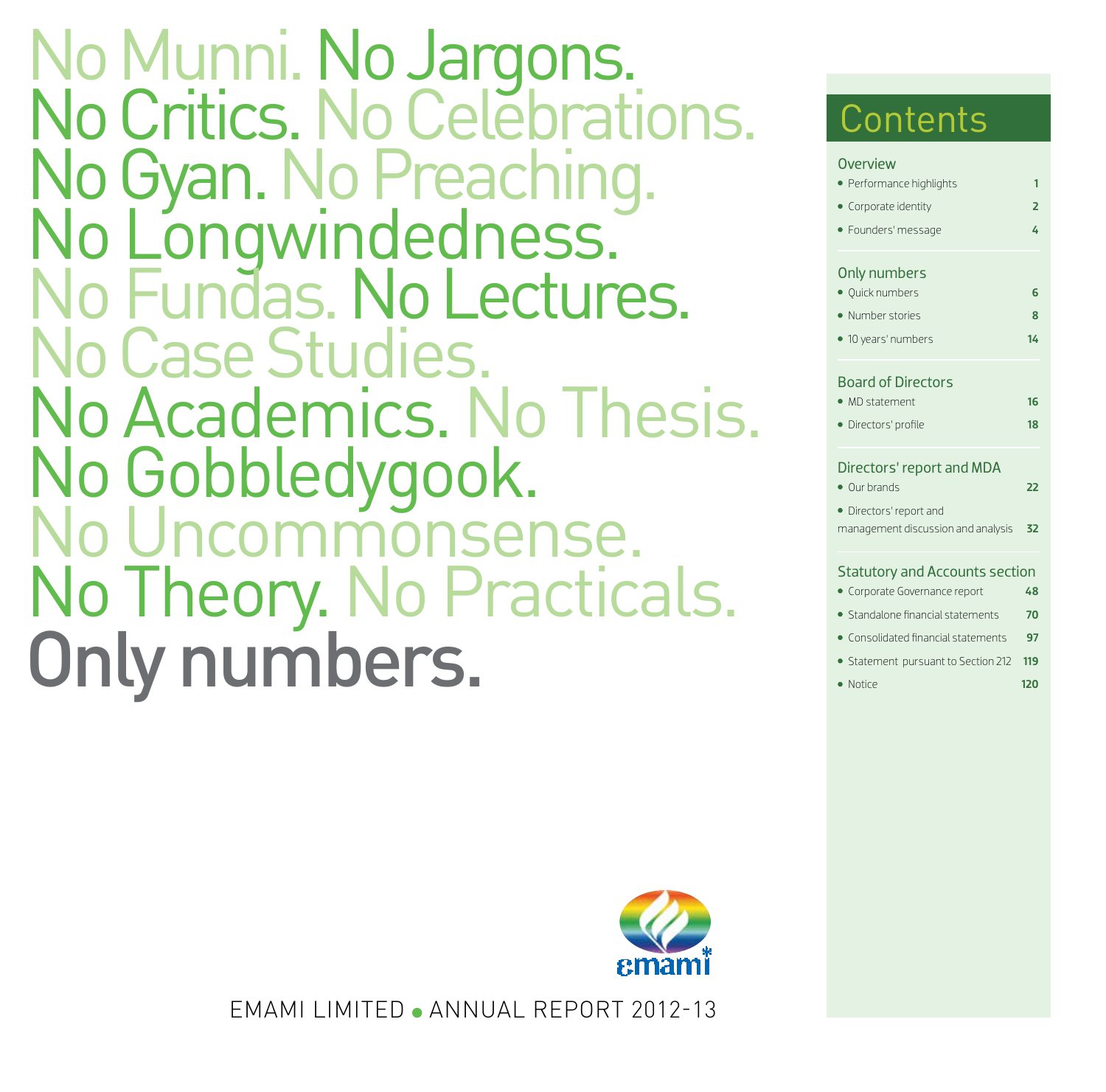### Forward looking statement

In this annual report, we have disclosed the Company's objectives, expectations and forecasts to enable investors to comprehend our prospects and take informed investment decisions. This report and other statements – written and oral – that we periodically make may be forward-looking within the meaning of applicable securities laws and regulations. We have tried wherever possible to identify such statements by using words such as 'anticipates', 'estimates', 'expects', 'projects', 'intends', 'plans', 'believes' and words of similar substance in connection with any discussion of future performance.

**Auditors** M/s S.K. Agrawal & Co *Chartered Accountants*

Although we believe that we have been prudent in our assumption, actual results may differ materially from those expressed in the statement. The achievement of results is subject to risks, uncertainties and even inaccurate assumptions.

Chairman R.S. Agarwal

Managing Director Sushil K. Goenka

### **Directors**

R.S. Goenka K.N. Memani Y.P. Trivedi P.K. Khaitan (with effect from 24.06.13) Sajjan Bhajanka Amit Kiran Deb S.B. Ganguly *Padmashree* Vaidya S. Chaturvedi Mohan Goenka Aditya V. Agarwal Harsha V. Agarwal Priti A Sureka

> 7 factories 1 overseas unit 4 regional offices 32 depots 5 overseas subsidiaries 60 countries **Online**

Company Secretary & AVP-Legal A.K. Joshi

### BOARD COMMITTEES

Audit committee S.B. Ganguly, *Chairman* R.S. Goenka Amit Kiran Deb Sajjan Bhajanka

### Remuneration committee

EBIDTA grew 17% to ₹347

Amit Kiran Deb, *Chairman*  S.B. Ganguly Sajjan Bhajanka

EPS grew 21.6% to ₹ 20.8



### Share transfer committee

Mohan Goenka, *Chairman* Aditya V. Agarwal Harsha V. Agarwal Priti A Sureka

### Investors' grievance

committee Sajjan Bhajanka, *Chairman* S.B. Ganguly Mohan Goenka Harsha V. Agarwal

### Finance committee

R.S. Goenka, *Chairman* Sushil K. Goenka Mohan Goenka Aditya V. Agarwal Harsha V. Agarwal Priti A Sureka

### Corporate governance

committee S.B. Ganguly, *Chairman*  R.S. Goenka Y.P. Trivedi Amit Kiran Deb

### **Bankers**

Canara Bank ICICI Bank Ltd. State Bank of India HDFC Bank HSBC

### Registrar & share transfer agent

Maheswari Datamatics Private Limited 6, Mangoe Lane, Kolkata 700 001 West Bengal, India Tel: +91-33-2248 2248 Fax: +91-33-2248 4787 Email: mdpl@cal.vsnl.net.in

### Registered office

Emami Tower 687, Anandapur, EM Bypass Kolkata 700 107, West Bengal Tel : +91-33-6613 6264 Fax: +91-33-6613 6600 Email: contact@emamigroup.com

### Our presence

www.emamiltd.in

### Corporate information

# Performance Highlights, 2012-13







International business at





PAT grew 21.6% to



crore

| Geographical presence increased to<br>$40$ lakh outlets in India | Direct reach increased by<br>20% to $6$ lakh outlets |  |  |  |  |
|------------------------------------------------------------------|------------------------------------------------------|--|--|--|--|
|                                                                  |                                                      |  |  |  |  |
| $40\%$ revenue growth in<br>modern trade                         | $31\%$ revenue growth in<br>direct rural sales       |  |  |  |  |
|                                                                  |                                                      |  |  |  |  |
| $7279$ crore spent on<br>advertising and promotions              | Presence in over $60$ countries                      |  |  |  |  |

Bangladesh manufacturing unit commenced operations

Market capitalisation grew around 50% to over

 $\sum_{\text{core (as on 31 March 2013)}}$ 

ROCE grew by 521 basis points to 34.5%

### *#*1



### Brands **Corporate**





fairness cream for men

brands of India across categories



Zandu Balm & Mentho Plus Balm

### Marketing & distribution

15

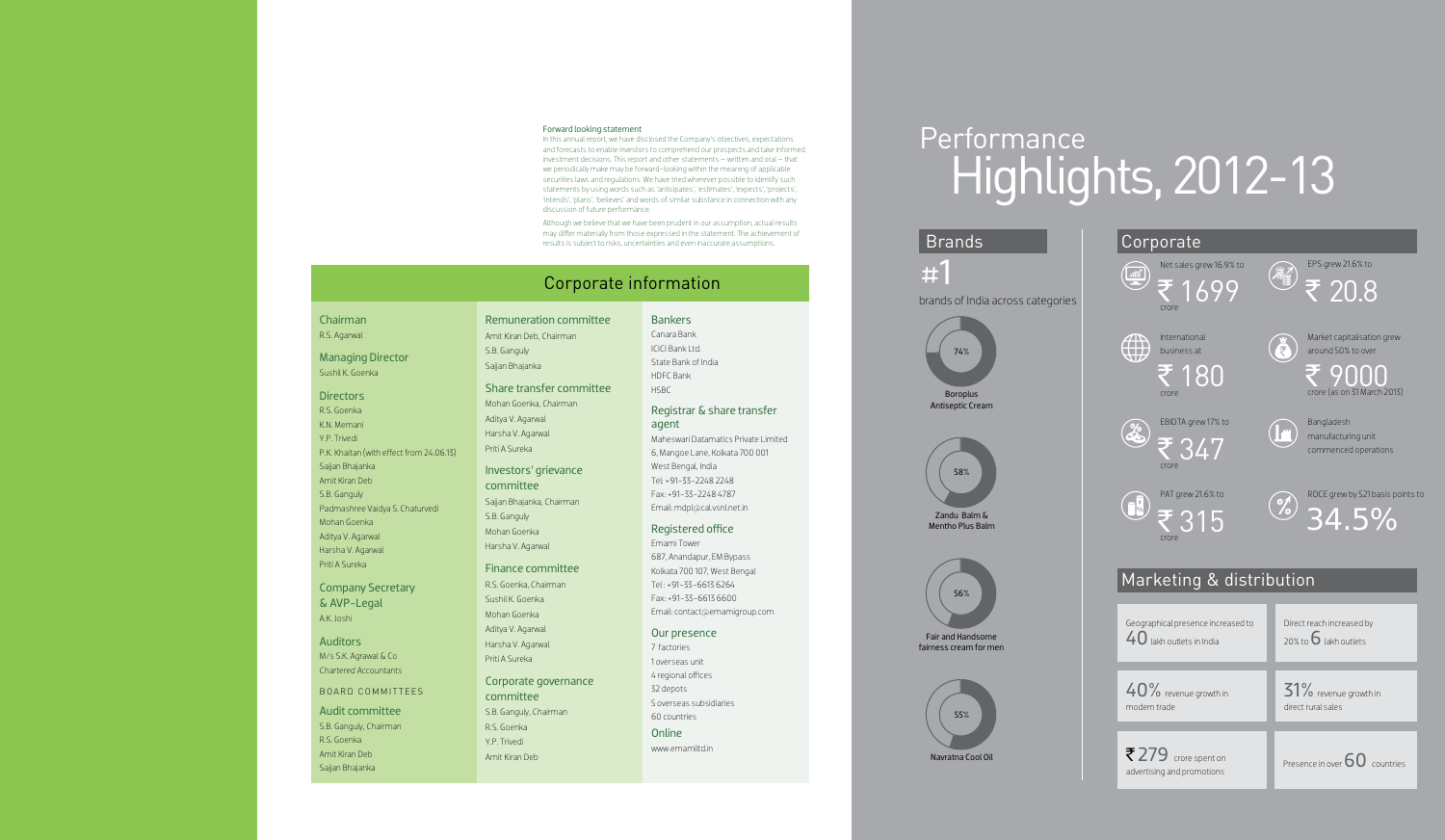| 250 products                       |  | 60 countries          |       |  |  |  |
|------------------------------------|--|-----------------------|-------|--|--|--|
| 28 states and 7 Union Territories  |  |                       |       |  |  |  |
| 100 Emami products sold per second |  |                       |       |  |  |  |
| 2500 employees                     |  | 17255 shareholders    |       |  |  |  |
| 3000 distributors                  |  | 5600 sub-distributors |       |  |  |  |
| 40 lakh retailers 1 company        |  |                       | Emami |  |  |  |

### CORPORATE IDENTITY

# Vision

Making people healthy and beautiful, naturally

### Mission

 To contribute wholeheartedly towards the environment and society, integrating all our stakeholders into the Emami family

- Integrity
- **•** Transparency and openness
- Customer orientation
- Leadership and innovation
- Attention to detail
- Teamwork and team-oriented environment
- Simple living, high thinking
- Social responsibility
- Environmental safety

# **Our** brands

- To make Emami synonymous with natural beauty and health in the consumers' mind
- To effectively manage talent by building a learning organisation
- To strengthen and foster strong feelings of oneness within the Company's employees
- To drive growth through quality and innovation in products and services
- To uphold Corporate Governance principles
- To encourage decision making abilities at all organisational levels

# **Our** business

### Values

 Commitment and loyalty to institutional values and principles

 Manufacturing units in Kolkata (West Bengal), Guwahati (Assam), Pantnagar (Uttarakhand), Vapi (Gujarat), Silvassa (Dadra & Nagar Haveli) and Talasari (Maharashtra). The Company also commenced its first greenfield international unit in Dhaka, Bangladesh

- Portfolio comprises around 250 products
- Strong brand recall built around power brands Boroplus, Navratna, Zandu Balm & Mentho Plus Balm and Fair and Handsome, which are market leaders in their respective segments
- Sona Chandi Chyawanprash, Kesari Jivan, Fast Relief, Malai Kesar cold cream and Vasocare petroleum jelly are other prominent brands
- e Zandu health care portfolio comprises Zandu Pancharista, Vigorex, Rhumasyl, Lalima, Sudarshan, Trifala and Nityam Churna among others



Engaged in the business of manufacturing and marketing personal care, health care and beauty products

Headquartered in Kolkata, West Bengal

Pan-India presence with four regional sales offices and 32 depots

Strong network of 3000 distributors and 5600 sub-distributors, with a direct reach

Availability of products across 40,00,000 outlets

Market presence across 60 countries through subsidiaries in the UAE, Bangladesh,

- 
- 
- across 6,00,000 retail outlets
- 
- the UK and Egypt
- 
- Listed on the BSE, NSE and CSE

Research & development units in Kolkata and Mumbai

### COMPLETE HEALTH AND PERSONAL CARE SOLUTION

| Skin care                                | Pain management   | Health care and<br>Lip care<br>wellness |                     | Cooling oil           |  |
|------------------------------------------|-------------------|-----------------------------------------|---------------------|-----------------------|--|
| Boroplus Antiseptic Cream                | <b>Zandu Balm</b> | Vasocare Lip Balm                       | Zandu OTC           | Navratna Oil          |  |
| Fair and Handsome                        | Mentho Plus Balm  |                                         | Zandu ethical range | Navratna Extra Thanda |  |
| Boroplus Advanced<br>Moisturising Lotion | Fast Relief       |                                         | Zandu generic       |                       |  |
| Navratna Cool Talc                       |                   |                                         |                     |                       |  |
| Boroplus Ice Cool Talc                   |                   |                                         |                     |                       |  |
| Emami Malai Kesar Cold<br>Cream          |                   |                                         |                     |                       |  |
| Vasocare Petroleum Jelly                 |                   |                                         |                     |                       |  |

### Brands above







### Where we operate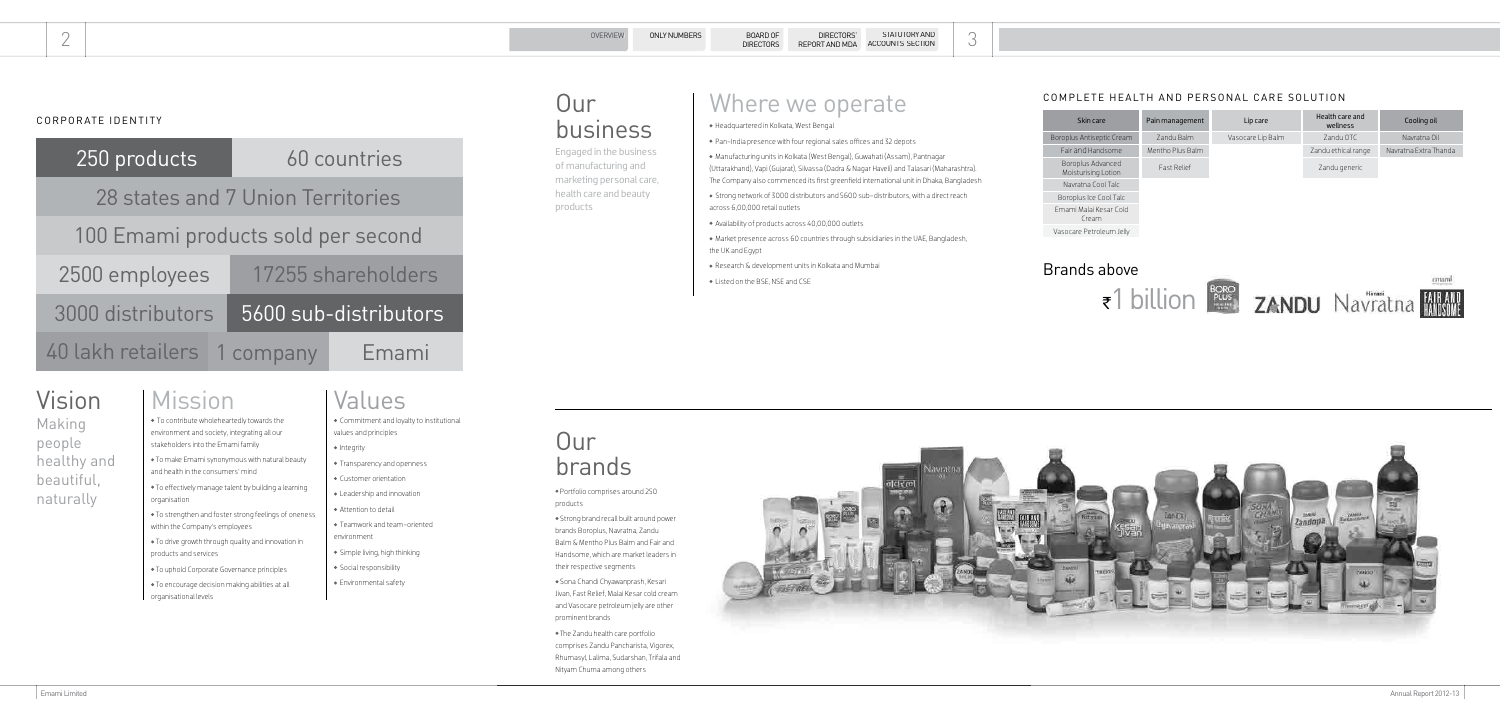All manufacturing units are ISO 9001 : 2008 certified and cGMP compliant. BT Road unit, Kolkata is WHO GMP certified for five Ayurvedic products. All units other than BT Road unit, Kolkata are accredited with ISO 14001 : 2004 and ISO 18001 : 2007.

- ISO 9001 : 2008 certified Management Services Division.
- ISO 31000 : 2009 certified Risk Management System.

Rated (by CARE) PR1+ (highest rating) for short term borrowings signifying highest safety. AA+ Rating for long term borrowings





# **Certifications**

"The foundation for sustained profitable growth is derived from a three-pronged strategy – ayurvedic pedigree, significant brand building investments and reaching out to new demographic groups."

> The Indian FMCG sector continues to hold attractive potential. The historically low FMCG penetration is correcting especially in rural India with consumer aspirations rising and incomes growing. We expect the industry to grow robustly over the next five years, accounting for a larger share of consumer spending. At Emami, we are positive of outperforming sectoral growth through a growing pipeline of unique and affordable products. Through this responsiveness, Emami expects to enhance stakeholder value in a sustainable way.

with the brand's deep strengths; the result was that Zandu revenues grew 27 % in 2012- 13, higher than our corporate average for the year under review.

At Emami, we continued to de-risk our business through prudent raw material management, anticipating that raw materials would get dearer; following which we diversified our raw material sourcing through long-term agreements and logistics efficiency.

### Positive outlook

The year 2012-13 was a landmark for Emami Limited. Over the years, the business has consistently grown to emerge as one of India's leading and fastest growing FMCG companies.

This growth was sustained into 2012-13 when the Company reported another year of robust performance: revenues increased 16.9%, EBIDTA strengthened 17% and PAT improved 21.6%, demonstrating a year of sustained profitable growth.

> Reflecting on the success of 2012, we express our thanks and appreciation to our consumers who use our products and our stakeholders for keeping faith in us. We would like to assure them that we are confident of delivering high earnings and enhancing corporate value for the benefit of all.





The result is that Emami products are available in supermarkets, hypermarkets and smaller stores right down to population clusters of 10,000. Besides, the Company increased direct rural revenues by 31% in 2012-13 capitalising on a distribution channel, comprising 3000 distributors, 5600 sub distributors and 600,000 direct retail outlets reaching 8,200 villages with products available at more than 40 lakh outlets

 At Emami, we outperform sectoral growth

through a

growing pipeline of unique and affordable products



# Business model



### FOUNDERS' MESSAGE

 Correspondingly, our book value increased from ₹46.7 to ₹51.4, market capitalisation grew by around 50%, the Board recommended a dividend of 800% and bonus shares in the ratio of one equity share for every two held in the Company.

### Foundation for sustainable growth

Innovision is the mantra for success. Continuous improvement in everything we do, be it product formulation, packaging, branding or distribution with an eye on changing aspirations of consumers leads to visionary innovation. At Emami, innovation applies to everything, be its products, practices or process, whether existing or new.

At Emami, the foundation for sustainable profitable growth is derived from a threepronged strategy – ayurvedic pedigree, significant investment in brand building and reaching out to new demographic groups that made it possible to reach consumers across

economic segments, geographies, markets and formats.

through 'Project Swadesh'.

At Emami, we recognised that this reach needed to be sustained by aggressive brand spending. In 2012-13, we invested  $\bar{\tau}$  279 crore in advertisements and promotions, one of the highest A&P-to-sales ratios in the industry. These initiatives paid off: 100 Emami products were sold every second in India or somewhere in the world during the year under review.

At Emami, the marketing of superior customised products that address diverse consumer needs (reconciling the best of Ayurveda and modern science) is key to our success. We improvised existing brands through upgraded formulations, packaging and delivery systems. We invested in market-leading power brands, strengthening their revenues to 72% of our turnover. We invested in the Zandu health care division with the conviction that revenues were incompatible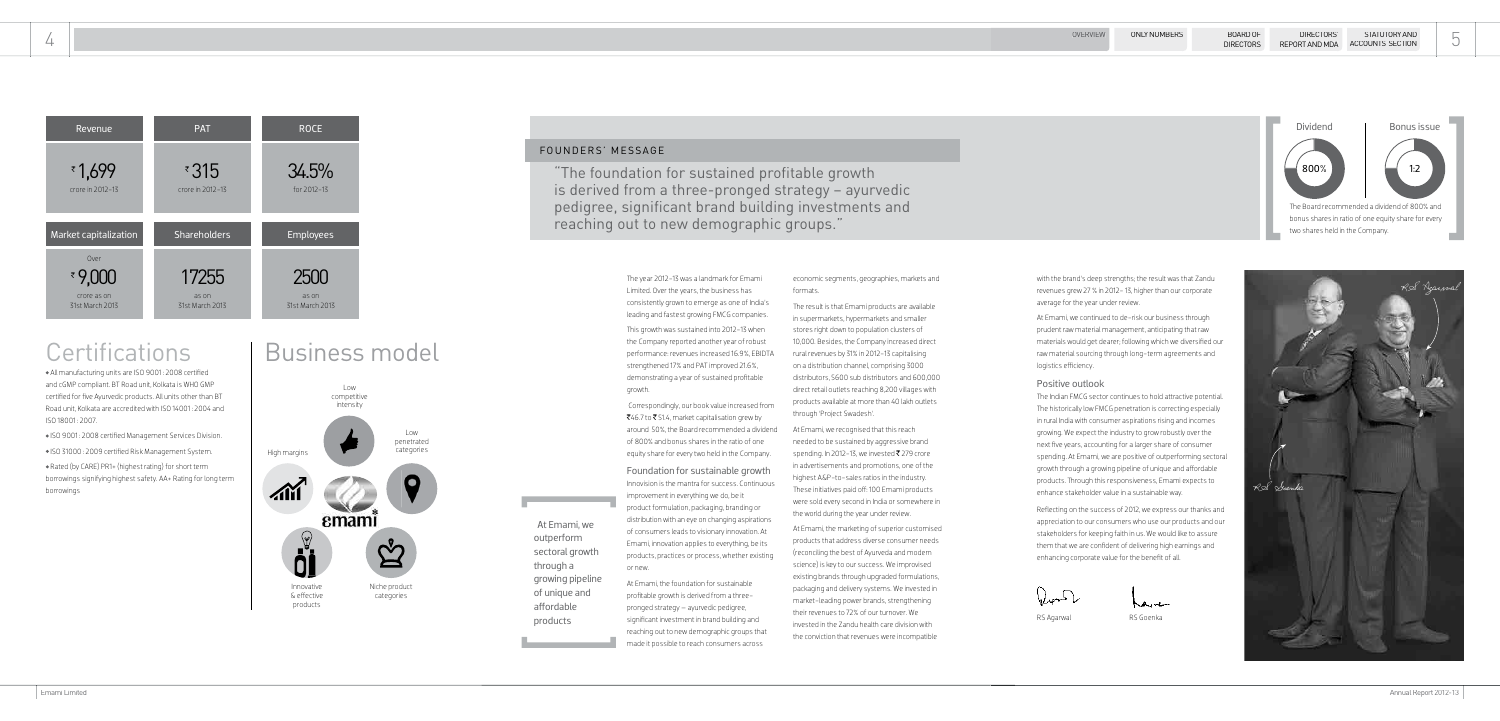# Quick numbers

### #1

Fair and Handsome is the largest brand in Nepal and UAE in the men's fairness and men's face whitening segments respectively

### #1

### $7514$ Book value of Emami

Boroplus Antiseptic Cream is a leading brand in Russian antiseptic and wound healing space



1.9 Current ratio, signifying high level of liquidity

### 0.15

Debt-equity ratio of Emami, one of the lowest in the industry

### 52.9 times Interest coverage ratio, one of the highest in the industry

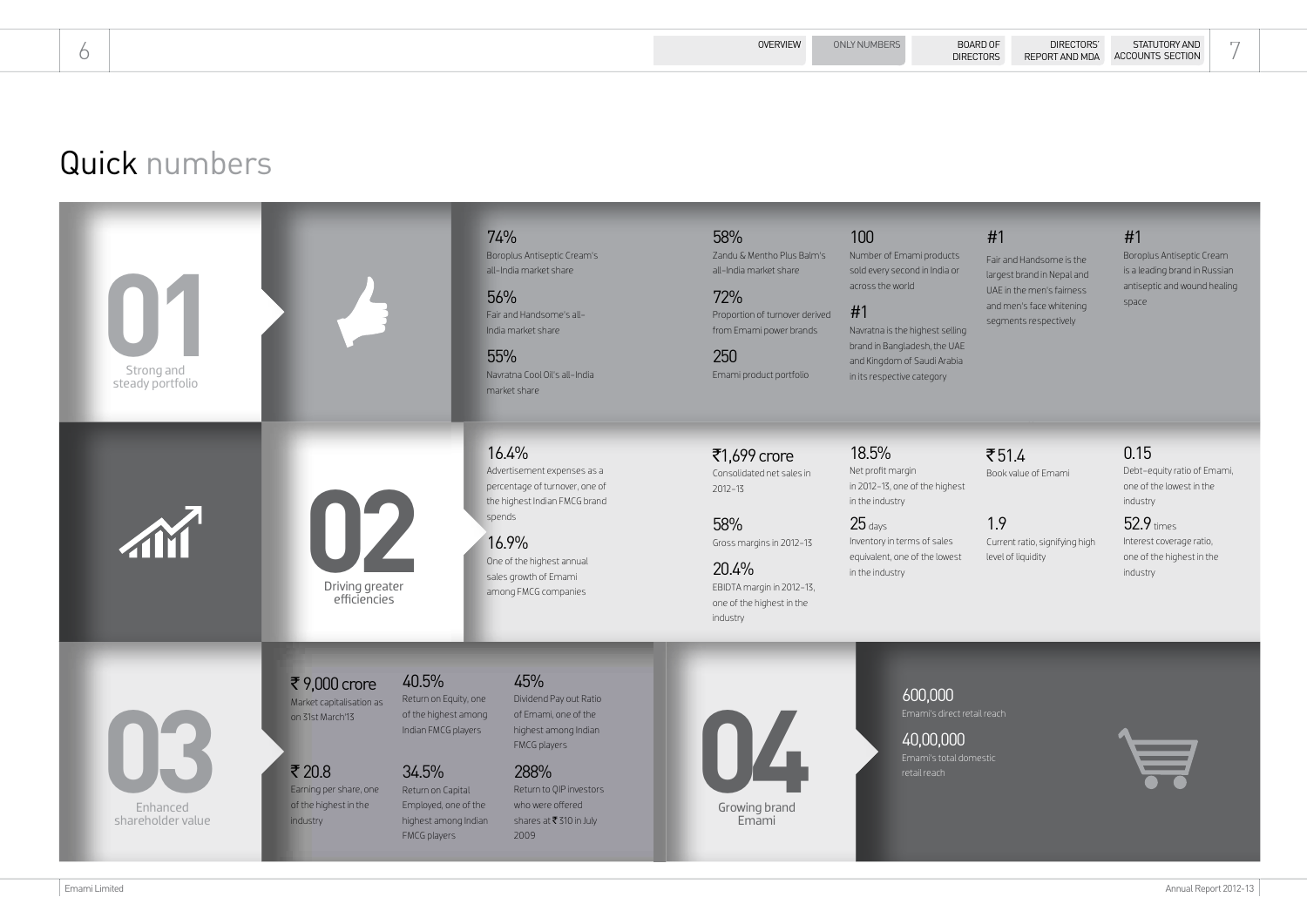$\overline{\mathbf{I}}$ n the 1980s when Rajesh Khanna popped up on cinema screens across India as the Chief of Emami in the film 'Agar Tum Na Hote', it was an innovation for Indian marketing history books. When people were exploring the idea of celebrity endorsers Emami was already a few steps ahead.

Many years later, in 2007, the Company added another first.

The Company has made brand investments of over  $\bar{\tau}$  1000 crore in the last five years. The Company's brand investment of  $\bar{z}$  279 crore which is 16.4 % of revenues in 2012-13,

The Company's well-crafted practice of using celebrities and particularly movie-stars and sport-stars, certainly paid off. Emami brands enjoy strong leadership position in their respective segments and generate revenues in the range of  $\bar{z}$  1 bn to 5 bn each.

Superstar, Shah Rukh Khan and a fairness cream is perhaps not a match made in heaven. But if there's anyone who can prove this wrong and make this relationship work it was Emami. Not only did we launch a fairness cream for men with a celebrity face, but we also ventured into an entirely new category with the brand Fair and Handsome.

The brands have also leveraged the consumer relevant touch points like use of television, print, in-film branding, radio, wall painting and in-shop display; combined, above-the-line and below-the-line activities. Strengthened community connects through participation in rural fairs, *jatras*, college events, online promotional campaigns and also roped in regional celebrities.

was greater than the sectoral FMCG players spending by nearly 300-400 bps.

Marketing and advertisement<br>
16.4% Marketing and advertisement<br>
spends as a proportion of spends as a proportion of total revenues in 2012-13

> While most brands are content with one, two or perhaps even three celebrities in the kitty, we chose multiple endorsers for our brand. Navratna had five, Boroplus had four, Zandu Balm and Fast Relief had six each. The Company has an army of celebrities from different fields that have vouched for our products for decades. The Company has had over 60 celebrities since the early 1970s . Emami has mastered the art many are still trying to develop and exploit fully.

# Catalyst for brand recall







We have had over 60 celebrities since the early 1970s







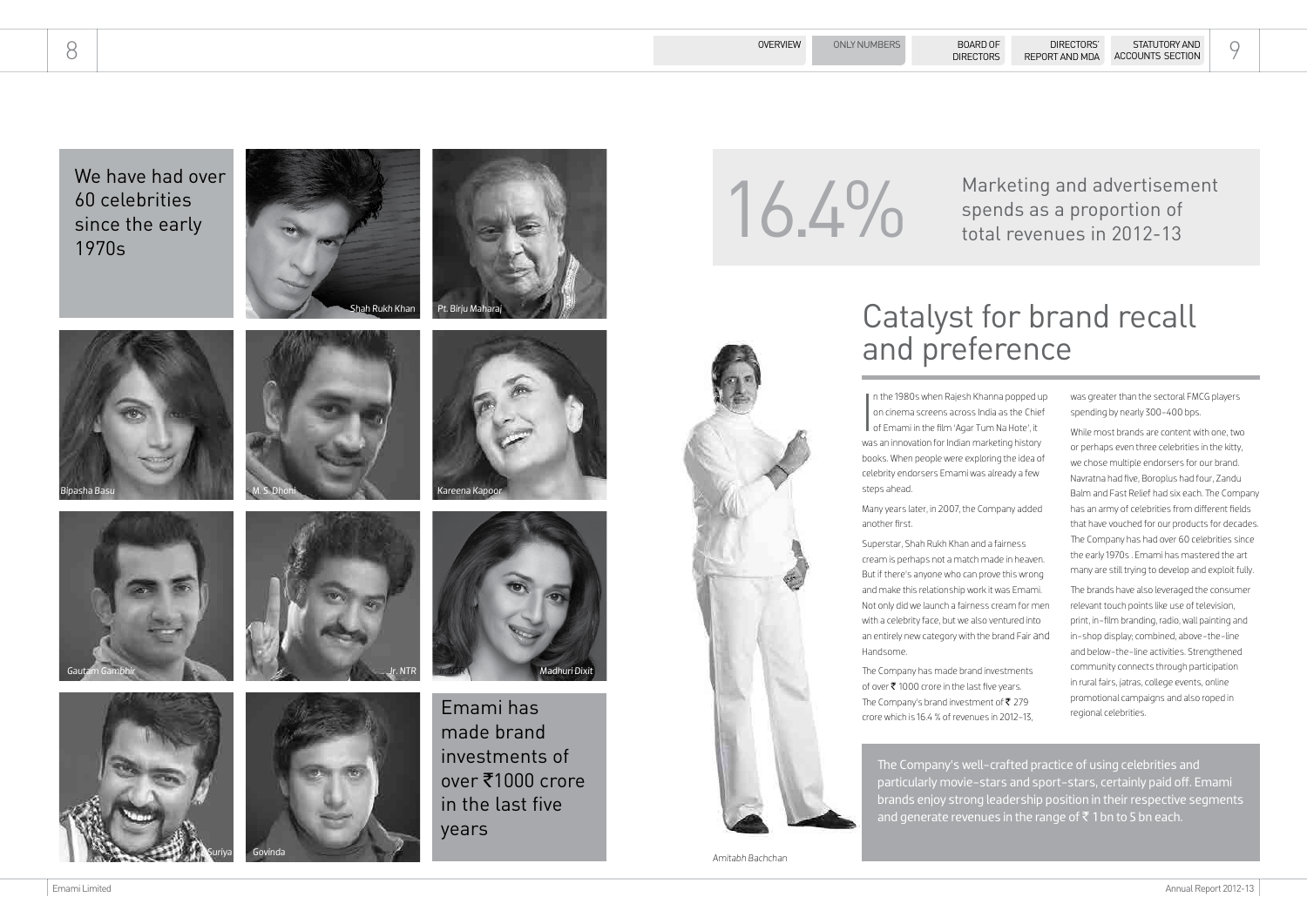uilding relationships with consumers is the core of our business to achieving our goals. We do so through a large number of stores that sell our products. We are now intensifying our reach with more stores to make our brands available at the right place and at the right time.

Subsequently, we are putting extraordinary efforts to reach out to the remotest corners of the country, delivering products to people who were never served before.

- Coverage expansion was the key thrust area in 2012-13. The Company today has nearly 3000 pan-Indian distributors, 5600 sub distributors and a strong sales force of over 2000
- Direct reach to 6 lakh Indian retailers, tapping huge mass segment with indirect reach to 40 lakh outlets
- e global network distributes the products

across 60 countries

**720** Proportion of turnover derived<br>from power brands from power brands

The Company follows the strategy of extending brand equity through sub segmentation of the core brand, hence expanding market reach

- 'Project Swadesh' drilled Emami's distribution down to rural and isolated population clusters of up to 10,000
- Hub-and-spoke distribution hierarchy comprises 5 mother warehouses across the country for product storage to counter demand spikes
- e Company also made significant investments in IT infrastructure to ascertain dealer stock positions for coordinated delivery. It provides capability for supply chain optimization across a large and complex manufacturing and distribution network. Additionally, it supports a comprehensive data with real-time information across all operations
- Commissioned an international manufacturing unit in Bangladesh to further explore the potential in the region.

 $\begin{array}{c} \n\end{array}$ n a tough marketplace like India, possibly the most challenging concept is to understand the consumer behavior. It is one of the most culturally diverse countries in the world with huge disparity in income levels adding an extra dimension of complexity to the market.

## stocking Emami products across India

consumer preferences. The Company created strong brands that achieved success and outperformed its sectoral growth, emerging as domestic market leaders. Innovative packaging of small affordable sachets also encouraged brand sales, hence widening the market by drawing in a new consumer layer. Emami products thus serve every consumer, rich or poor, helping power brands contribute 72% of the turnover.

# Serving consumers today and tomorrow











International presence in countries

# Successful creator of growing brands





Direct rural sales

grew by 31%. Modern trade grew by 40% and now contributes approximately 3% of the total

revenue.

Over the years, Emami has demonstrated the ability to understand the unmet needs of a customer and respond to changing

> Power brands dominate their respective segments with relatively low competitive intensity, emerging numero uno –

Navratna #1 brand in Bangladesh, UAE and Kingdom of Saudi Arabia in its respective segment

Fair and Handsome #1

brand in Nepal and UAE in men's fairness and men's face whitening categories respectively

Boroplus antiseptic cream #1 brand in Russian antiseptic and wound

healing category

# 40,00,000 Number of retailers<br>products across Indi

Antiseptic cream category 74% market share for Boroplus Antiseptic Cream

Pain management

segment 58 % market share for Zandu Balm & Mentho Plus Balm

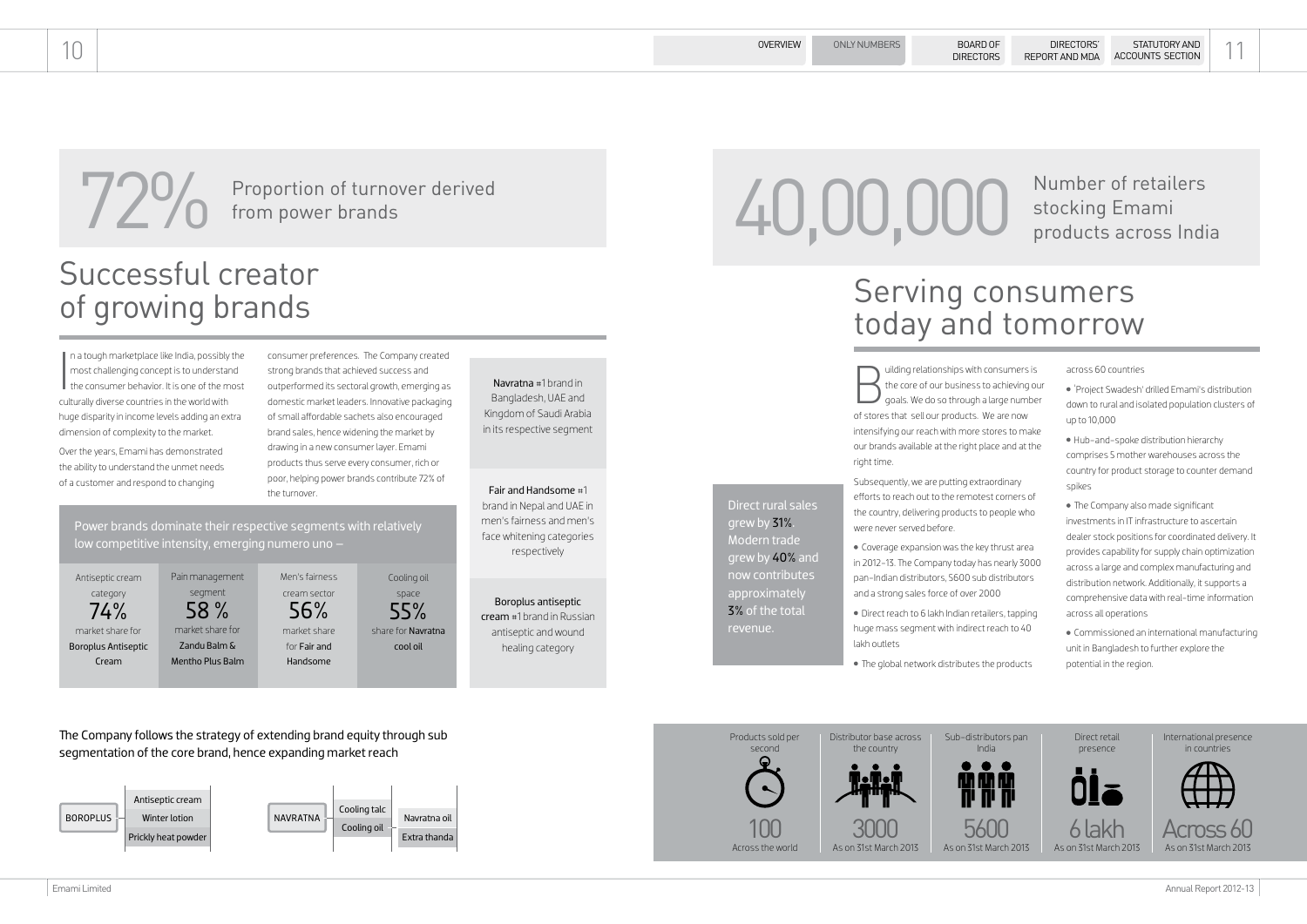he Company's business engine

The Company's business experiences a robust free-<br>in and year-out that grow<br>and enhances stakeholder value. generates a robust free-cash flow yearin and year-out that grows the business

### Raw material management

Proactive forecasting and daily analysis make it possible to address volatile raw material price opportunities. Long-term vendor contracts translate into procurement economies. Pilot projects for the manufacture of key raw materials represent potential backward integration. Material procurement from taxexempt zones, add to the margins.

Operational competence Doubled batch size leading to enhanced efficiency. Trebled spout efficiency; converted the eight-track pouch machine to a 16-track machine. Installed SAP-based software at contract manufacturing premises for superior quality control.

Enhanced logistics efficiency Adopted hub-and-spoke distribution model resulting in quicker product throughput and lower inter-depot product movement.

1600% Increase in shareholder<br>
2005 Service public issue in<br>
2006 Service Development, 20 the Company, 2012-13

> Containerised transportation lead to enhanced tonnage per truck load and reduced in-transit product loss. This has brought down the transportation cost by approximately 4% and reduction in packaging and product damage by around 19% in 2012-13. Encouraged transporters to invest in unconventional routes in exchange for assured quantity. Engaged in ongoing interaction with transporters to ascertain vehicle timeliness and delivery. Established strong communication channel, enhancing knowledge of shelf space coverage.

### **Quality**

 $42.1\%$ One of the lowest in the industry

 $\sqrt{\frac{1}{2}}$ ocus on numbers has been a priority - for The Company. This is driven by good business performance, underlying efficiencies, cost savings across the organisation and an overall competent system.

- was 38% (as on 31st March 2013)
- Recorded an EPS of  $\bar{\tau}$  20.8 compared to the peer average of  $\bar{\tau}$  12.1
- Achieved a book value per share of  $\bar{\tau}$  51.4 compared to the peer average of  $\bar{\tau}$  21.9

All manufacturing units are ISO 9001 : 2008 certified and cGMP compliant. BT Road unit, Kolkata is stringent WHO GMP certified for five ayurvedic products. All units other than BT Road unit, Kolkata are accredited with ISO 14001 : 2004 and ISO 18001 : 2007. Management Services Division awarded ISO 9001:2008 accreditation. Enterprise Risk Management is also ISO 31000 : 2009 certified. The Company's units received 11 national/regional awards in Manufacturing Excellence, Quality, Safety and Environment.

- Dividend Payout ratio of 45%, one of the highest among Indian FMCG players
- $\bullet$  Reported an EVA of ₹ 220 crore in 2012-13, with EVA as a percentage of capital employed improving to 24% against 19% in previous year
- Appreciated over 17 times following the public issue at  $\bar{\tau}$  70 in March 2005
- Generating returns of over 288% to QIP investors of 2009
- Growing an initial investment of  $\bar{\bar{\mathbf{z}}}$  1000 in the Company's stock to more than  $\bar{\bar{\mathbf{z}}}$  3.50 cr.

value since public issue in 2005

> Emami generated a cumulative  $\overline{\tau}$  1,142 crore of cash profit in the past five years leading to 2012-13

### Strong foundation, healthy future

### OVERVIEW ONLY NUMBERS BOARD OF DIRECTORS' STATUTORY AND 13 STATUTORY AND ACCOUNTS SECTION

### Strength in the marketplace, demonstrated in numbers

### Debt-equity ratio

0.15 As on 31st March 2013 40.5% ROE 2012-13

24 days Receivables cycle 2012-13

22 days Payable cycle 2012-13



Cost of Goods Sold

EBIDTA Margin

20.4% One of the highest in the industry

Net Profit Margin

18.5% One of the highest in the industry



Inventory turnover

One of the lowest in the industry

On time delivery

91% 2012-13

Emami boasts of a strong Balance Sheet, an effective foundation for sustainable growth.

 Rationalised its debt-equity ratio from 1.49 in 2008-09 to 0.15 in 2012-13 leading to a comfortable interest cover of 52.9 times

 Domestic business on a cash-and-carry basis, resulting in a strong overall receivables cycle of 24 days of turnover equivalent; working capital as a proportion of total capital employed  Created a robust business model leading to ROE of 40.5% and ROCE of 34.5% one of the highest among Indian FMCG players

Market capitalization has grown over ₹ 9.000 crore as on 31st March 2013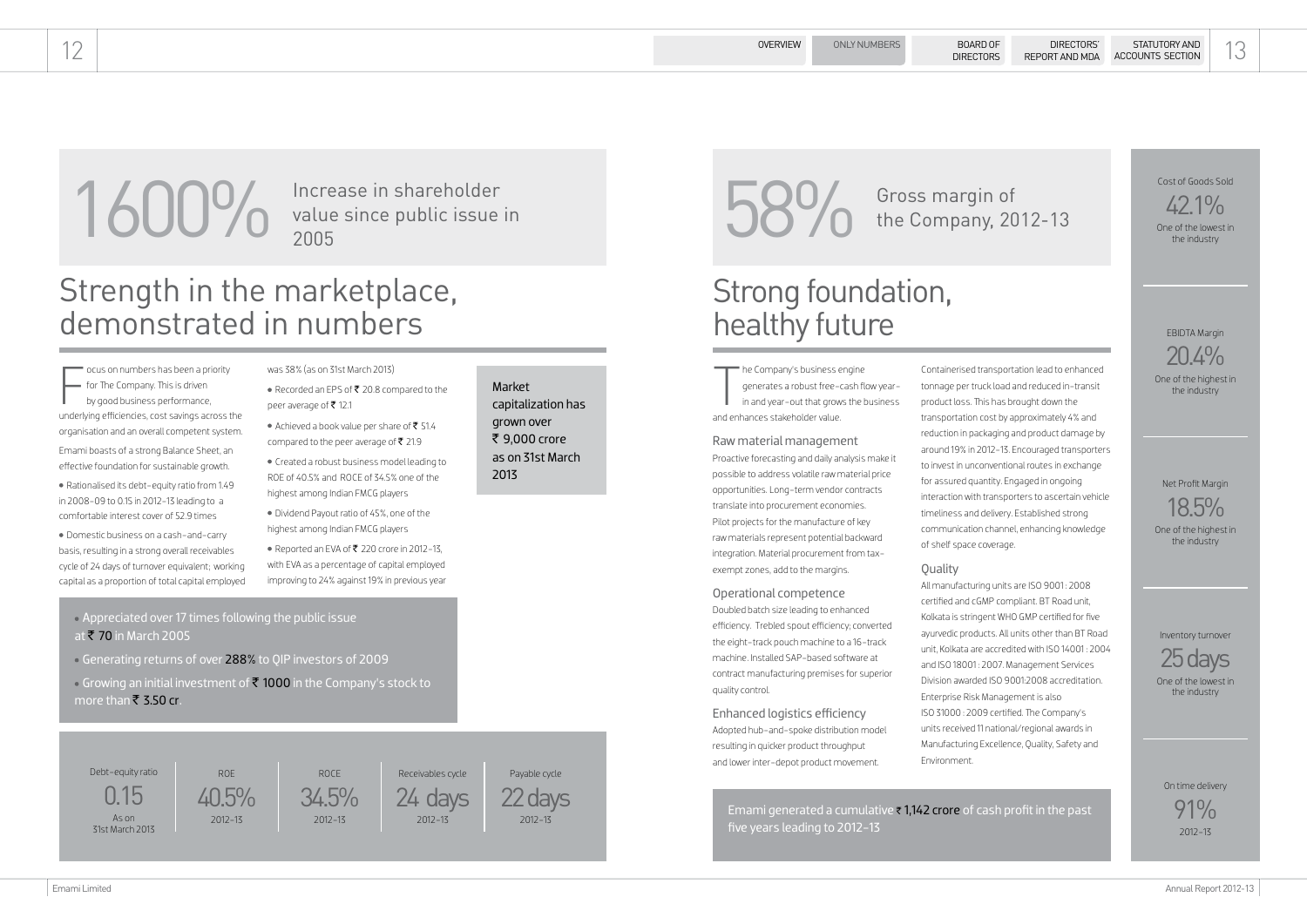|        | <b>PARTICULARS</b>                    | $2012 - 13$ | 2011-12 |                          |                          | 2010-11 2009-10 2008-09 2007-08 2006-07 2005-06 2004-05 2003-04 |        |                          |                          |                          |          |
|--------|---------------------------------------|-------------|---------|--------------------------|--------------------------|-----------------------------------------------------------------|--------|--------------------------|--------------------------|--------------------------|----------|
| A      | OPERATING RESULTS:                    |             |         |                          |                          |                                                                 |        |                          |                          |                          |          |
|        | Income From Operations                | 169,910     | 145,351 | 124,707                  | 102,170                  | 74,893                                                          | 58,593 | 51,825                   | 42,044                   | 31,126                   | 30,678   |
|        | <b>EBITDA</b>                         | 34,728      | 29,676  | 25,343                   | 24,517                   | 12,903                                                          | 9,519  | 6,624                    | 5,074                    | 3,365                    | 2,463    |
|        | PBT                                   | 36,868      | 29,893  | 26,912                   | 20,493                   | 10,587                                                          | 10,240 | 7,476                    | 5,148                    | 3,200                    | 2,533    |
|        | PAT                                   | 31,474      | 25,884  | 22,872                   | 16,972                   | 9,186                                                           | 9,020  | 6,619                    | 4,936                    | 2,976                    | 2,199    |
|        | Dividend including tax                | 14,162      | 14,069  | 6,175                    | 5,311                    | 3,983                                                           | 3,272  | 2,853                    | 1,395                    | 697                      | 190      |
|        |                                       |             |         |                          |                          |                                                                 |        |                          |                          |                          |          |
| B      | FINANCIAL POSITION:                   |             |         |                          |                          |                                                                 |        |                          |                          |                          |          |
|        | Fixed Assets (Net Block)              | 43,965      | 48,034  | 49,094                   | 56,729                   | 64,946                                                          | 9,229  | 8,137                    | 5,052                    | 4,975                    | 4,712    |
|        | Liquid Investments                    | 15,634      | 7,356   | $\overline{\phantom{a}}$ | 5,500                    | 3,267                                                           | 8,233  | 6,500                    | 8,000                    | 4,700                    |          |
|        | Other Assets                          | 62,018      | 61,927  | 60,635                   | 43,125                   | 24,952                                                          | 36,920 | 18,588                   | 15,522                   | 12,959                   | 12,639   |
|        | TOTAL ASSETS                          | 121,617     | 117.317 | 109.729                  | 105,354                  | 93,165                                                          | 54,382 | 33,225                   | 28.574                   | 22,634                   | 17,351   |
|        | Share Capital                         |             |         |                          |                          |                                                                 |        |                          |                          |                          |          |
|        | - Equity                              | 1,513       | 1,513   | 1,513                    | 1,513                    | 1,313                                                           | 1,243  | 1,243                    | 1,223                    | 1,223                    | 1,123    |
|        | - Preference                          |             |         |                          |                          |                                                                 | 8      | $\overline{\phantom{a}}$ |                          |                          |          |
|        | Reserves & Surplus                    | 76,234      | 69,150  | 67,471                   | 61,025                   | 28,799                                                          | 26,981 | 21,680                   | 17,923                   | 14,394                   | 8,987    |
|        | Net Worth                             | 77,747      | 70,663  | 68,984                   | 62,538                   | 30,112                                                          | 28,224 | 22,923                   | 19,146                   | 15,617                   | 10,110   |
|        | Minority Interest                     | 5           | 12      | 7                        | $\overline{\phantom{a}}$ | $\equiv$                                                        | 48     | $\equiv$                 | $\overline{\phantom{a}}$ | $\overline{\phantom{a}}$ |          |
|        | Loan fund                             | 12,010      | 16,114  | 22,937                   | 25,906                   | 44,822                                                          | 12,580 | 3,836                    | 3,369                    | 3,624                    | 4,364    |
|        | Deferred Tax (Net)                    | 1,368       | 1,450   | 1,370                    | 696                      | 596                                                             | 215    | 258                      | 285                      | 506                      | 457      |
|        | CAPITAL EMPLOYED                      | 91,130      | 88,239  | 93,299                   | 89,140                   | 75,530                                                          | 41,075 | 27,017                   | 22,800                   | 19,747                   | 14,931   |
|        |                                       |             |         |                          |                          |                                                                 |        |                          |                          |                          |          |
| C      | <b>KEY RATIOS:</b>                    |             |         |                          |                          |                                                                 |        |                          |                          |                          |          |
|        | <b>ROE</b> (%)                        | 40.48       | 36.63   | 33.15                    | 27.14                    | 30.51                                                           | 31.96  | 28.87                    | 25.78                    | 19.06                    | 21.75    |
|        | $ROCE(\%)$                            | 34.54       | 29.33   | 24.51                    | 19.04                    | 12.16                                                           | 21.96  | 24.50                    | 21.65                    | 15.07                    | 14.73    |
|        | Debt - Equity Ratio                   | 0.15        | 0.23    | 0.33                     | 0.41                     | 1.49                                                            | 0.45   | 0.17                     | 0.18                     | 0.23                     | 0.43     |
|        | EBIDTA Margin (%)                     | 20.44       | 20.42   | 20.32                    | 24.00                    | 17.23                                                           | 16.25  | 12.78                    | 12.07                    | 10.81                    | 8.03     |
|        | Net Profit Margin (%)                 | 18.52       | 17.81   | 18.34                    | 16.61                    | 12.27                                                           | 15.39  | 12.77                    | 11.74                    | 9.56                     | 7.17     |
|        | Interest Cover                        | 52.86       | 19.51   | 16.64                    | 4.48                     | 3.30                                                            | 13.83  | 45.98                    | <b>NA</b>                | 36.18                    | $\sf NA$ |
|        |                                       |             |         |                          |                          |                                                                 |        |                          |                          |                          |          |
| $\Box$ | EQUITY SHARE DATA:                    |             |         |                          |                          |                                                                 |        |                          |                          |                          |          |
|        | Earnings per Share ( $\bar{\tau}$ )   | 20.80       | 17.11   | 15.12                    | 11.63                    | 7.23                                                            | 7.26   | 5.33                     | 4.03                     | 2.60                     | 1.96     |
|        | Dividend per Share ( $\bar{\tau}$ )   | 9.36        | 9.30    | 4.08                     | 3.51                     | 3.13                                                            | 2.63   | 2.30                     | 1.14                     | 0.57                     | 0.17     |
|        | Book Value per Share ( $\bar{\tau}$ ) | 51.38       | 46.70   | 45.59                    | 41.33                    | 24.23                                                           | 22.71  | 18.44                    | 15.66                    | 12.77                    | 9.00     |

Note: Previous years' EPS, DPS and Book Value has been adjusted as per the present face value of ₹1 per share

### $14$  DIRECTORS REPORT AND DRECTORS REPORT AND  $15$ STATUTORY AND ACCOUNTS SECTION



Emami Limited Annual Report 2012-13

## 10 years' numbers

 $(\bar{\bar{\mathbf{\tau}}}$  in lakh)

### DIRECTORS' REPORT AND MDA